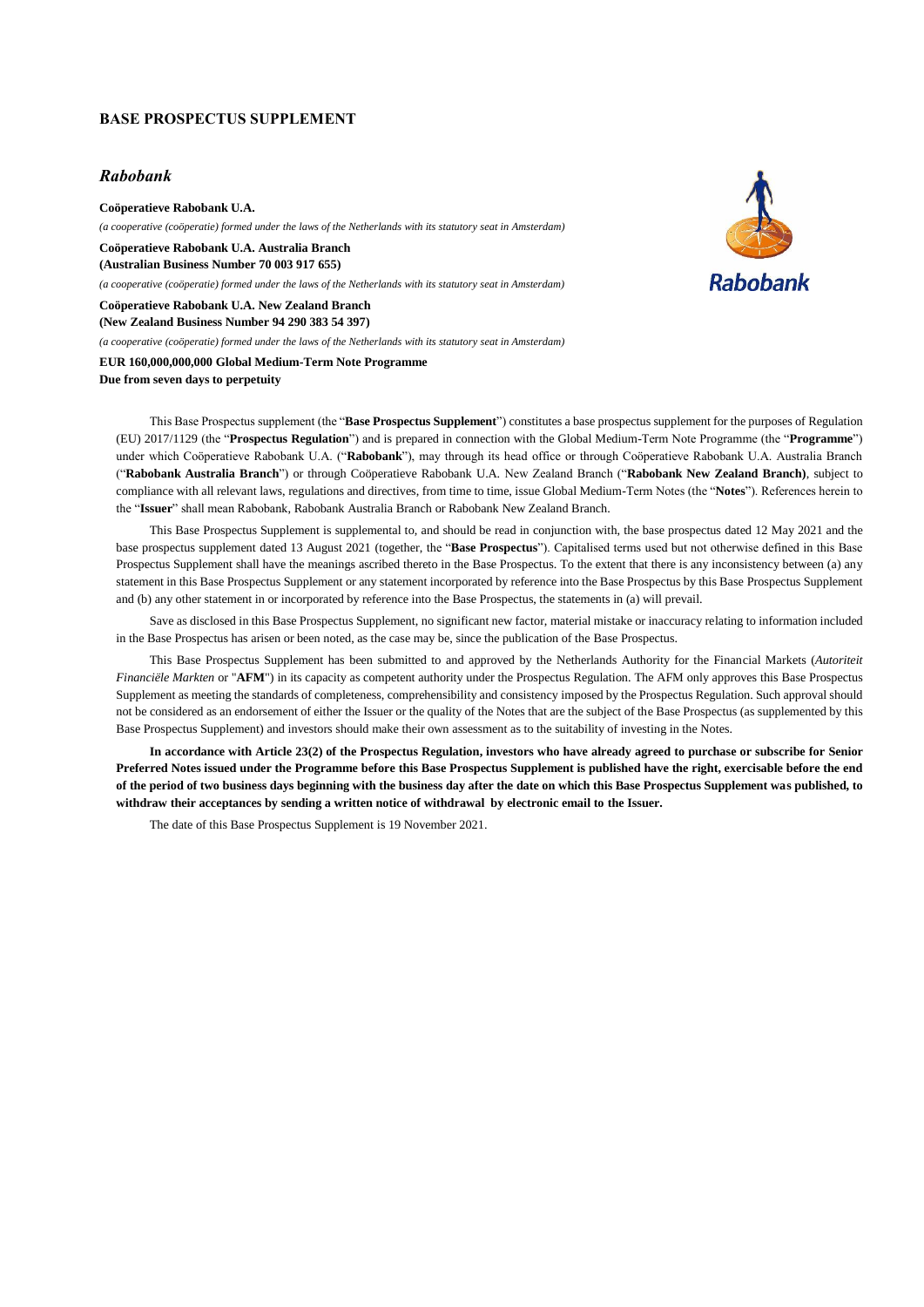## **IMPORTANT INFORMATION**

**The Issuer accepts responsibility for the information contained in this Base Prospectus Supplement and declares that, to the best of its knowledge, the information contained in this Base Prospectus Supplement is in accordance with the facts and makes no omission likely to affect the import of such information.** 

No person has been authorised to give any information or to make any representation other than those contained in this Base Prospectus Supplement and the Base Prospectus in connection with the issue or sale of the Notes and, if given or made, such information or representation must not be relied upon as having been authorised by the Issuer or any of the Dealers or the Arranger. Neither the delivery of this Base Prospectus Supplement or the Base Prospectus nor any sale made in connection herewith shall, under any circumstances, create any implication that there has been no change in the affairs of the Issuer since the date hereof or the date upon which the Base Prospectus has been most recently amended or supplemented or that there has been no adverse change in the financial position of the Issuer since the date hereof or the date upon which the Base Prospectus has been most recently amended or supplemented or that any other information supplied in connection with the Programme is correct as of any time subsequent to the date on which it is supplied or, if different, the date indicated in the document containing the same.

Neither this Base Prospectus Supplement nor the Base Prospectus constitute an offer of, or an invitation by or on behalf of the Issuer or the Dealers to subscribe for, or purchase, any Notes.

The Arranger and the Dealers (excluding Rabobank (in its capacity as Dealer)) have not separately verified the information contained in this Base Prospectus Supplement or the Base Prospectus. None of the Dealers (excluding Rabobank (in its capacity as Dealer)) or the Arranger makes any representation, express or implied, or accepts any responsibility, with respect to the accuracy or completeness of any of the information in this Base Prospectus Supplement or the Base Prospectus. Neither this Base Prospectus Supplement or the Base Prospectus nor any financial statements should be considered as a recommendation by the Issuer, the Dealers or the Arranger that any recipient of this Base Prospectus Supplement or the Base Prospectus or any financial statements should purchase the Notes. Prospective investors should have regard to the factors described under the section headed "Risk Factors" in the Base Prospectus. This Base Prospectus Supplement and the Base Prospectus do not describe all of the risks of an investment in the Notes. Each potential purchaser of Notes should determine for itself the relevance of the information contained in this Base Prospectus Supplement and the Base Prospectus and its purchase of Notes should be based upon such investigation as it deems necessary. None of the Dealers (excluding Rabobank (in its capacity as Dealer)) nor the Arranger undertakes to review the financial condition or affairs of the Issuer during the life of the arrangements contemplated by this Base Prospectus Supplement and the Base Prospectus nor to advise any investor or potential investor in the Notes of any information coming to the attention of any of the Dealers (excluding Rabobank (in its capacity as Dealer)) or the Arranger.